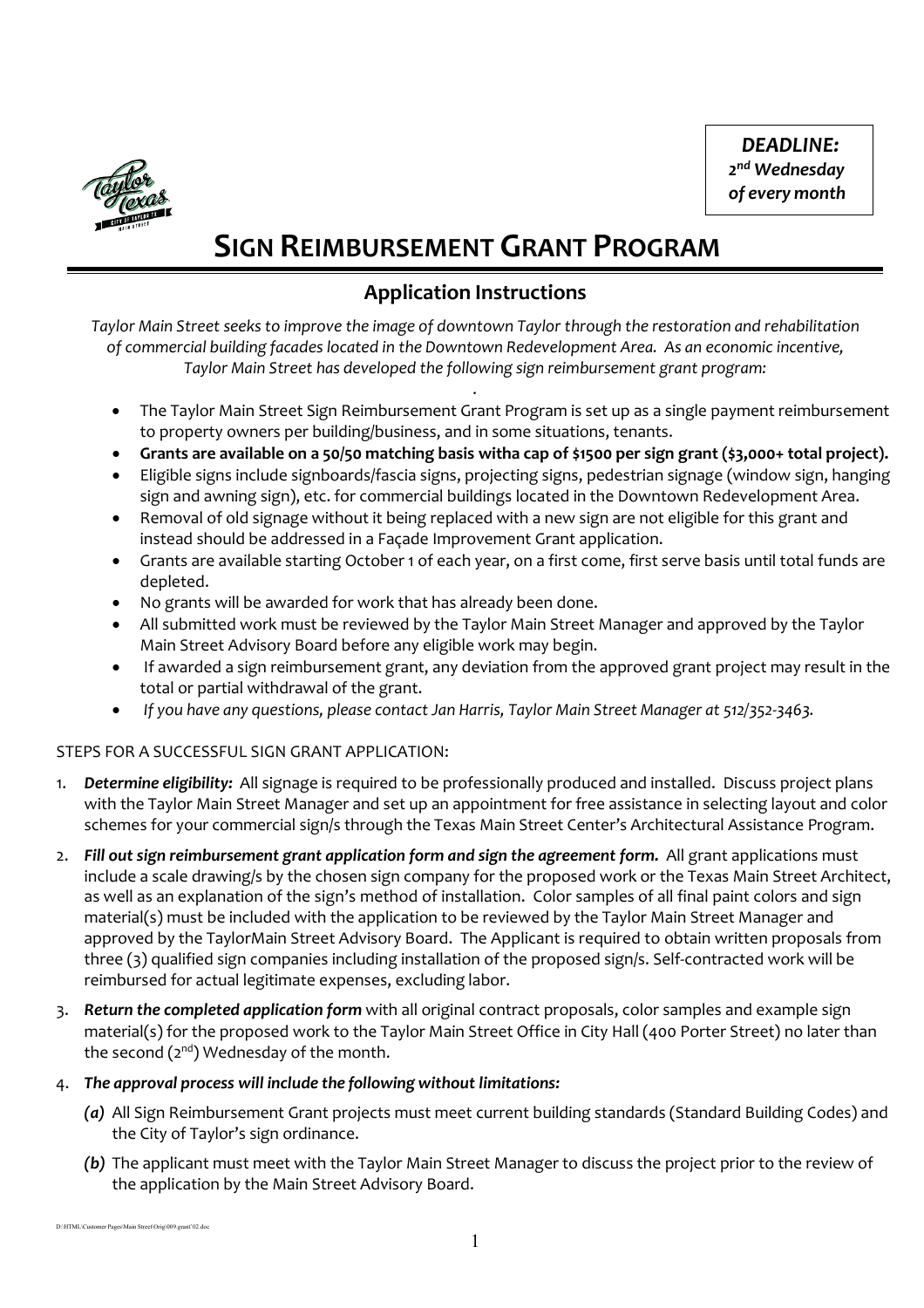- *(c)* Final approval for any grant shall be vested in the Main Street Advisory Board but it shall be subject to review authority retained by the Taylor City Council.
- *(d)* The Main Street Advisory Board may receive recommendations from committees, such as a Design Committee,which review all or a part of the application. Committee recommendations shall be advisory only and no recommendation shall be binding on the Main Street Advisory Board.
- *(e)* The Main Street Advisory Board shall consider only applications which have been properly and fully completed and which contain all the information required in the application or requested by the Main Street Manager, any committees, or the Main Street Advisory Board.
- *(f)* All bids submitted by an Applicant must be current and must be dated no earlier than thirty (30) days prior to the application request. Bids shall be submitted on the sign company's letterhead and shall contain the sign company contact's name, address, telephone number. The sign company must itemize the bid in a manner that allows the Main Street Advisory Board to determine the bid's components and authenticity.
- *(g)* In the event an Applicant's request for a sign grant is denied, the Applicant shall not be eligible to re-submit a grant application for six (6) months from the date the prior application was denied by the Main Street Advisory Board or, in a case reviewed by the Taylor City Council, from the date the Taylor City Council denied the application.
- *(h)* Work must commence on the installation of approved signs within sixty (60) days from the date the grant is awarded by the Main Street Advisory Board. All signage must be installed within (1) year from the date the grant is approved by the Main Street Advisory Board. If the Applicant is unable to begin installation within sixty (60) days from the date the grant is approved or complete the construction within one (1) year from the date the grant is approved, the Applicant can submit a written request for an extension to the commencement date or completion date provided the extension request is made prior to the sixty (60) day or one (1) year time limit. The Main Street Advisory Board shall not be obligated to allow extensions but may do so for good cause determined solely by the Main Street Advisory Board. The extensions, if granted, shall be for the term and for the conditions determined exclusively by the Main Street Advisory Board. An extension denial cannot be appealed and shall be final with the Main Street Advisory Board.
- *(i)* The Applicant, by submission of this application, attests that the installation described within the application shall be used in a building which complies with all codes and ordinances of the City of Taylor.
- *(j)* The Applicant, by submission of this application, further attests that s/he and the property in question is in good standing with the City of Taylor and that the Applicant owes no unpaid taxes, fees, or other debts to the City of Taylor.
- *(k)* No Applicant has a proprietary right to receive grant funds. The Main Street Advisory Board shall consider any application within its discretionary authority to determine what grant amount would be in the best interest of the Grant program.
- *(l)* The Applicant is required to obtain all applicable City permits and City approvals required for the construction if a grant is awarded.
- *(m)*No Applicant nor an Applicant's agent shall be entitled to receive sign grant approval on the same property if requested within three (3) years from the date a previous grant was awarded by the Main Street Advisory Board.
- *(n)* An Applicant must attend the Main Street Advisory Board meeting when his/her application is considered. Failure to attend a Main Street Advisory Board meeting when required shall be cause for rejection of the application.
- 5. *Reimbursement:* **When the entire grant project has been satisfactorily completed and reviewed, the applicant shall present the Taylor Main Street office with copies of all paid invoices for a single payment reimbursement of the approved funding**.

D:\HTML\Customer Pages\Main Street\Orig\009.grant'02.doc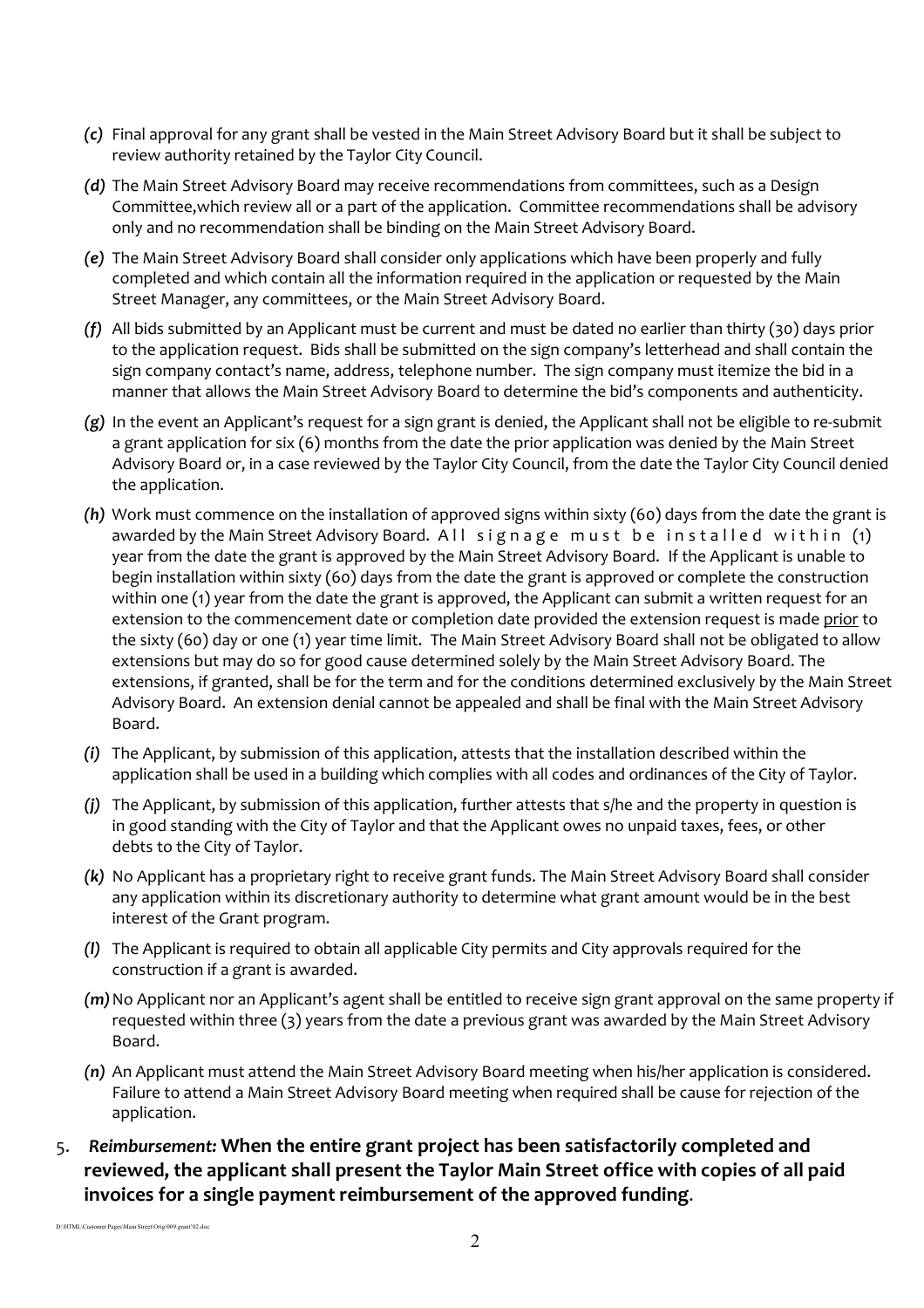6. *Appeal Process*: Any application rejected by the Main Street Advisory Board shall be entitled to review bythe Taylor City Council. The Applicant shall submit a written request for review to the City Manager no later than ten (10) days from the date the application is denied by the Main Street Advisory Board. The request for review by the Taylor City Council shall state reasons why the Applicant believes the application was improperly refused by the Main Street Advisory Board and the reasons why the Applicant believes the application should be approved. The written review request shall be furnished by the City Manager to the Chairperson of the Main Street Advisory Board. The Main Street Advisory Board's Chairperson shall, within ten (10) days of receipt of the Applicant's written request from the City Manager, furnish the Main Street Advisory Board's reasons for denying the application and shall state the reasons why the application should not be approved by the Taylor City Council. Review by the Taylor City Council will be scheduled within the time restraints and business issues of the Taylor City Council, but not later than ninety (90) days from the date the written request for review is received by the City Manager from the Applicant. The City Council shall review the application and consider the action taken by the Main Street Advisory Board regarding the application in question. The Taylor City Council shall not be required to reverse the Main Street Advisory Board's decision unless the Taylor City Council determines the Main Street Advisory Board did not act in substantial compliance with the application's request and the applicable policies relating to the Taylor Sign Grant Program. The determination by the Taylor City Council's determination shall be deemed final.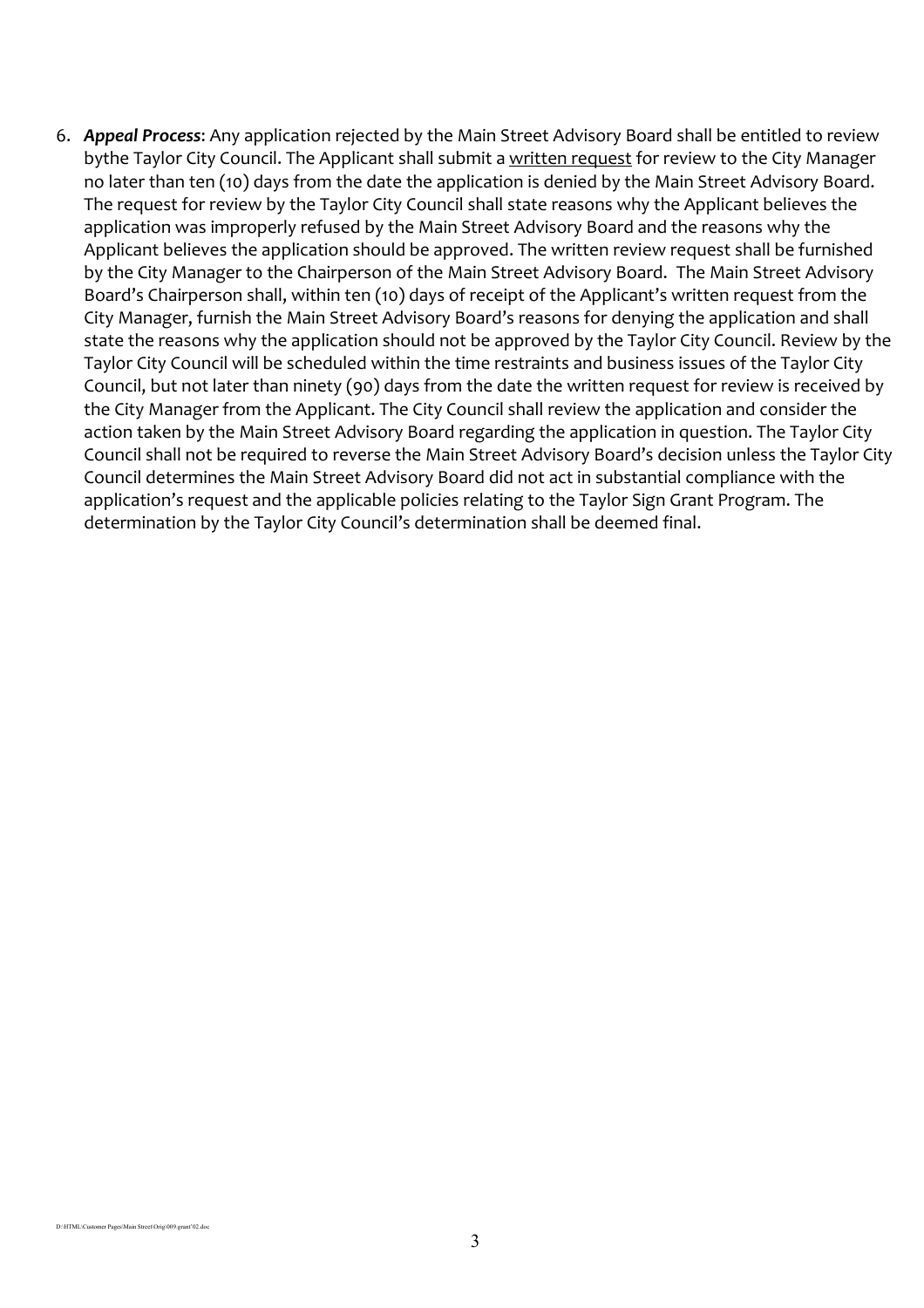

| <b>Advisory Board Review</b> |  |
|------------------------------|--|
| <b>Approved</b>              |  |
| Rejected                     |  |
| Date                         |  |
|                              |  |

## **SIGN REIMBURSEMENT GRANT PROGRAM APPLICATION**

*Please return completed with necessary attachments and signed to Taylor Main Street Office, 400 Porter Street no later than the 2nd Wednesday of the month.*

| ♦                                                                                                                                                                                                        |                                                                                                |
|----------------------------------------------------------------------------------------------------------------------------------------------------------------------------------------------------------|------------------------------------------------------------------------------------------------|
|                                                                                                                                                                                                          |                                                                                                |
|                                                                                                                                                                                                          |                                                                                                |
|                                                                                                                                                                                                          | ◆ Building Owner (if different from applicant)__________________________________               |
|                                                                                                                                                                                                          |                                                                                                |
|                                                                                                                                                                                                          |                                                                                                |
| $\blacklozenge$<br>signage)                                                                                                                                                                              | Description of sign/s and installation: (includes signboards, projecting signs, and pedestrian |
|                                                                                                                                                                                                          |                                                                                                |
|                                                                                                                                                                                                          |                                                                                                |
|                                                                                                                                                                                                          |                                                                                                |
| • List sign company proposals and total amounts (please attach original proposals):                                                                                                                      |                                                                                                |
|                                                                                                                                                                                                          |                                                                                                |
|                                                                                                                                                                                                          |                                                                                                |
|                                                                                                                                                                                                          |                                                                                                |
| (Maximum of \$1,500; 50/50 match)                                                                                                                                                                        |                                                                                                |
| The following information is required for a Grant Application to be considered:<br>1) scale drawing/s or photographs of proposed sign/s,<br>2) all final paint color samples and sign materials used and |                                                                                                |

*3) original copies of all sign companyproposals including installation.*